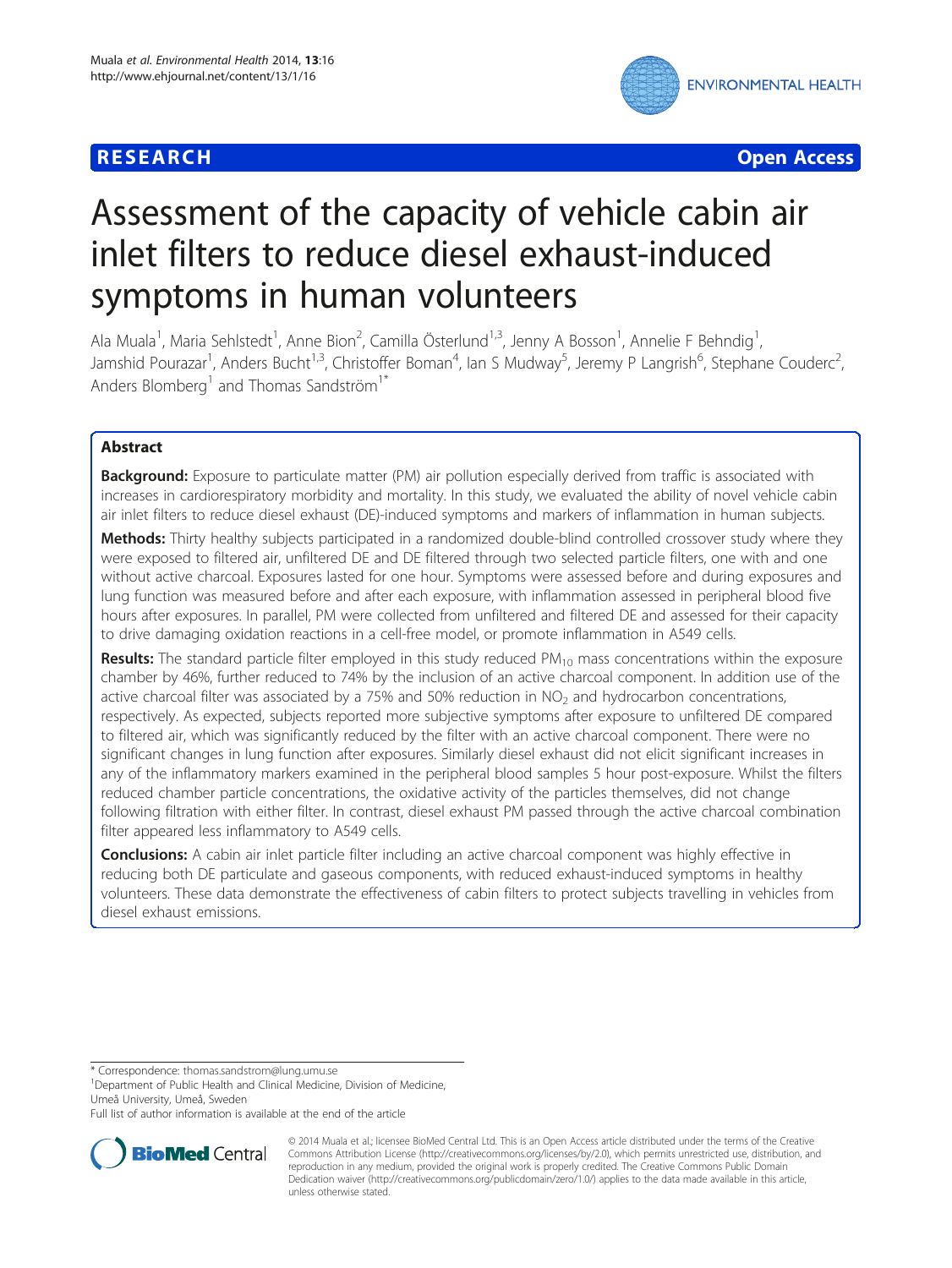# Introduction

It is well documented that exposure to air pollution causes adverse cardiorespiratory health effects and a large number of epidemiological studies have documented the relationship between increased fine particulate air pollution and high mortality rates [\[1](#page-11-0)-[3](#page-11-0)]. Exposure to traffic-derived particulate air pollution is associated with a deterioration of asthma in children and adults, chronic obstructive pulmonary disease (COPD) in the elderly [\[4-6](#page-11-0)], as well as increases in cardiovascular morbidity and mortality [[7](#page-12-0)-[10](#page-12-0)].

Diesel exhaust (DE) has been shown to be a predominant contributor to urban fine particulate matter contributing to adverse health effects [[11](#page-12-0)]. Previous experimental human exposure studies have demonstrated that exposure to diesel engine exhaust induces a wide range of airway inflammatory responses including increased inflammatory cell infiltration along with an enhanced cytokines release through the activation of redox-sensitive transcription factors [[12](#page-12-0)-[14\]](#page-12-0). We have also previously demonstrated impaired vasomotor function and endogenous fibrinolysis, enhanced ex vivo thrombus formation and increase arterial stiffness in subjects following controlled diesel exhaust challenge [[15](#page-12-0)-[17\]](#page-12-0). Furthermore, we have demonstrated that exhaust particle traps not only reduce the emission particle mass and number but also prevent cardiovascular and prothrombotic effects [\[18\]](#page-12-0).

Exposure to traffic-derived air pollution is therefore of major public health concern in urban areas, estimated by the WHO to result in 3.2 million deaths annually worldwide [[19](#page-12-0)], and there is an urgent need to consider and evaluate strategies to reduce individual exposures [\[20](#page-12-0)]. Whilst the best strategy, with the widest possible benefit to the population, would be to reduce emissions though legislation, as was achieved for coal [[21,22](#page-12-0)] and cigarette smoke [[23,24\]](#page-12-0), such interventions for traffic are challenged by economical and political difficulties. Other strategies are therefore required, either through improved tailpipe emissions abatement technologies, or traffic management schemes. In addition, the use of tail-pipe particle filters has been shown to reduce many of the adverse cardiovascular effects of diesel exhaust exposure, and the use of a highly efficient facemask in heavily polluted urban areas is associated with small improvements in blood pressure, heart rate variability, myocardial ischemia and respiratory symptoms [[25,26](#page-12-0)]. However, much of an individual's exposure to trafficderived air pollution may actually be received whilst commuting in traffic within vehicles or walking or cycling in urban areas [\[6\]](#page-11-0). Recent studies have shown that exposure to PM within a car or bus is often 20-70% higher than for cyclists along a similar route [[27,28\]](#page-12-0). Modern in-car filtration systems can actually reduce PM exposure within cars significantly [\[29\]](#page-12-0), and similar filtration systems within people's homes have been shown to both reduce exposure to PM and improve measures of microvascular function [[30\]](#page-12-0).

We therefore suggest that the approach to protect individuals from PM exposure is to target in-car exposures by means of highly efficient air inlet filters. This concept was previously investigated by employing cabin air filters in an experimental human diesel exhaust exposure study. It was demonstrated that particle filters with active charcoal significantly reduced symptoms [[31\]](#page-12-0). The study led to the application of scientifically evaluated cabin air inlet filters by the vehicle industry.

The present investigation focuses on the efficacy of modern air inlet filters. We evaluated the efficacy and ability of a series of newly developed cabin air filters to decrease DE-induced respiratory symptoms in healthy volunteers. In addition, we also examined whether the filters altered the oxidative and pro-inflammatory potentials of the residual particles penetrating the filter to the breathing zone of the subjects. We hypothesized that reduction of PM mass, as well as other components of the diesel exhaust aerosol by cabin filters would reduce irritant symptoms and reduce adverse health effects.

The aim of this study was evaluate the efficacy of different vehicle cabin air inlet filters to reduce the diesel exhaust induced symptomatic responses in healthy subjects.

# Methods

### Subjects

Thirty healthy volunteers (mean age 25, range 18-29, 17 males, 13 females, all never smokers) were recruited. All subjects underwent a physical examination, baseline blood count and renal function assessment, spirometry  $(FEV_1,$ VC,  $FEV<sub>1</sub>/VC$ ) and 12-lead electrocardiogram prior to participation. All subjects completed a cardiopulmonary exercise test on an upright bicycle ergometer to determine the workload required to produce an average minute ventilation of 20 L/min/m<sup>2</sup> body surface area. All subjects gave their written informed consent and the study was approved by the local ethical review board, and carried out in accordance with the Declaration of Helsinki.

#### Exposures

Subjects were exposed separately to filtered air or diesel exhaust, filtered and unfiltered, on four separate occasions in a randomized double-blind controlled crossover manner (see Additional file [1:](#page-11-0) Figure S1 for graphical presentation). Filtration of the diesel exhaust was done with two separate filters; Filter A, which was a particle filter and Filter B, which was the same particle filter with an active charcoal filter medium added. The exposures were separated by at least one week. Each exposure lasted for one hour during which the subjects performed moderate physical exercise (minute ventilation 20  $L/min/m^2$  body surface area) on a bicycle ergometer for 15 min followed by 15 min rest, repeated during the second half of the exposures [[32\]](#page-12-0). During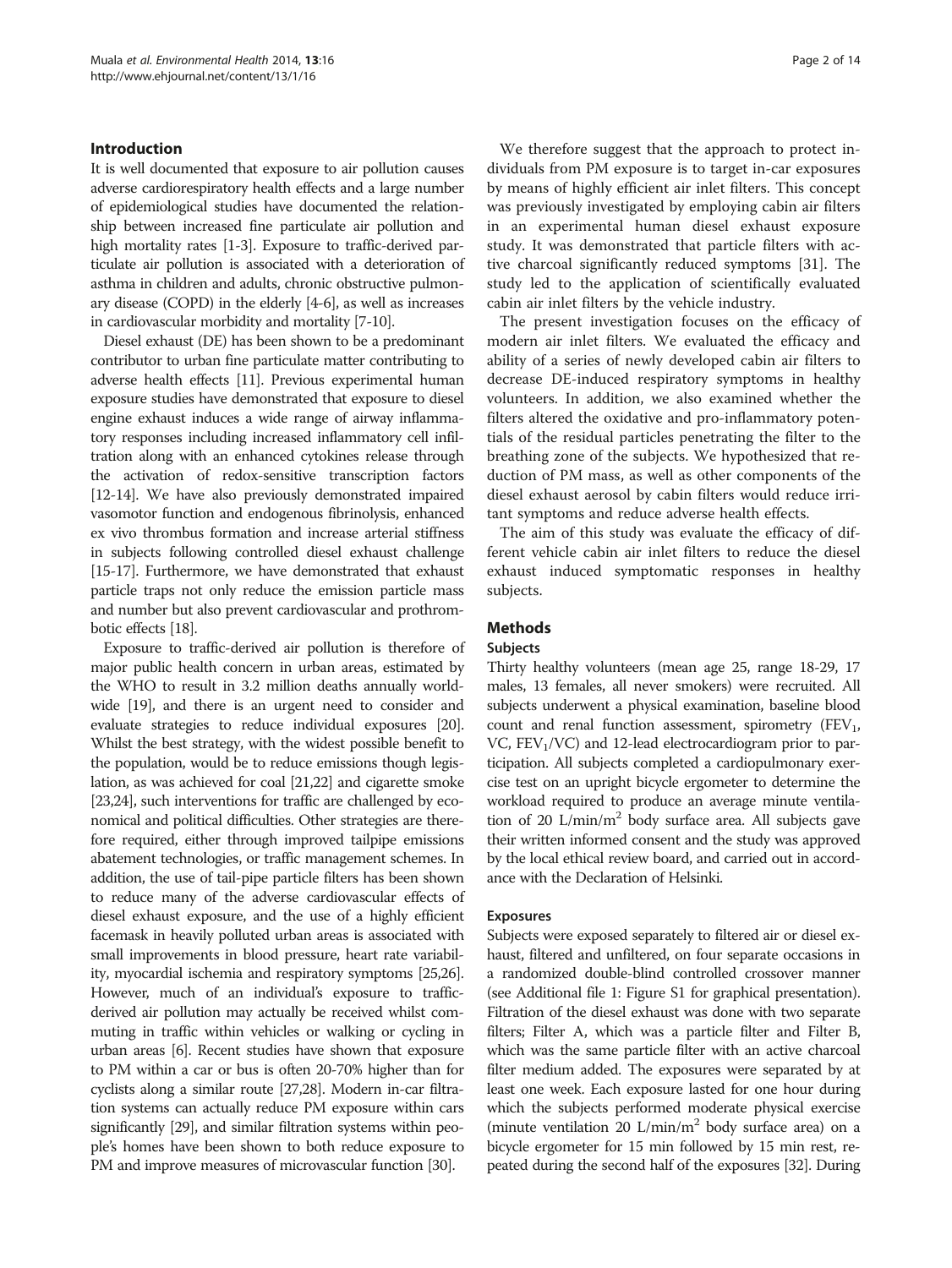filtered air exposures, the engine was also running, but no exhaust was fed into the chamber.

### Diesel generation and particle characterization

Diesel exhaust was generated by an idling Volvo diesel engine (Volvo TD40 GJE, 4.0 L, four cylinders, 1996) running on a well-characterized diesel fuel (Preem, UN 1202, VSD 10) as previously described [\[33\]](#page-12-0) and outlined in detail within the Additional file [2](#page-11-0). As shown in Figure 1, the tested filters were located prior to the airflow entering the chamber, in a similar way as in our earlier work [\[31](#page-12-0)]. During the occasions with filtered air and unfiltered diesel exhaust exposures the test filters were removed from the cabinets, thus enabling the same air/exhaust flow conditions with and without the studied filters in operation. The tubing immediately before and after the filter, which was located immediately before the air entered the chamber, allowed for continuous control of pressure changes across the filters as well as SMPS measurements. For the two filters employed for the human exposure studies, the particle number size distributions in the chamber determined by a scanning mobility particle sizer (SMPS) ranged from 0.014 to 0.660 μm (mobility diameter) with a bimodal distribution with peaks at around 20-40 nm (nucleation mode) and at 100-130 nm (accumulation mode) similar to our previous studies and as shown in Additional file [3:](#page-11-0) Figure S2 [\[34](#page-12-0)]. The SMPS system consisted of a differential mobility analyzer (DMA, TSI model 3071, TSI Inc., United States)

and a condensation particle counter (CPC, TSI model 3010, TSI Inc., United States).

### Outcome measures

The primary aim of the current study was to evaluate symptoms following exposure to filtered and un-filtered diesel exhaust in human subjects. The impact of passing the diesel exhaust aerosol through the filters on measures of systemic inflammation and lung function responses in humans in vivo represented secondary analysis. General subjective symptoms of well-being (headache, eye irritation, nasal irritation, unpleasant smell, throat irritation, bad taste, nausea, cough and difficulty in breathing) were assessed by questionnaire before and every 15 minute throughout the duration of the exposure, with scores based on a modified Borg scale, ranging from no symptoms (ranked 0) to maximal symptoms (ranked 11) [\[35\]](#page-12-0). Spirometry with determination of  $FEV<sub>1</sub>$  and FVC was performed before and one hour after each exposure using a Jaeger MSC Spirometer (Germany). Blood samples were obtained at baseline and 5 hours after exposure. The samples were centrifuged at 3,000 g for 30 min at 4°C before plasma was removed and frozen at−80°C for further analysis. Plasma samples were analysed for markers of acute inflammation: Interleukin-6 (IL6), tumor necrosis factor-alpha (TNFα), P-selectin, soluble Intercellular Adhesion Molecule-1 (sICAM-1), and cluster of differentiation 40 ligand (CD40L) using DuoSet ELISA kits (R&D Systems, Abingdon, UK), according to

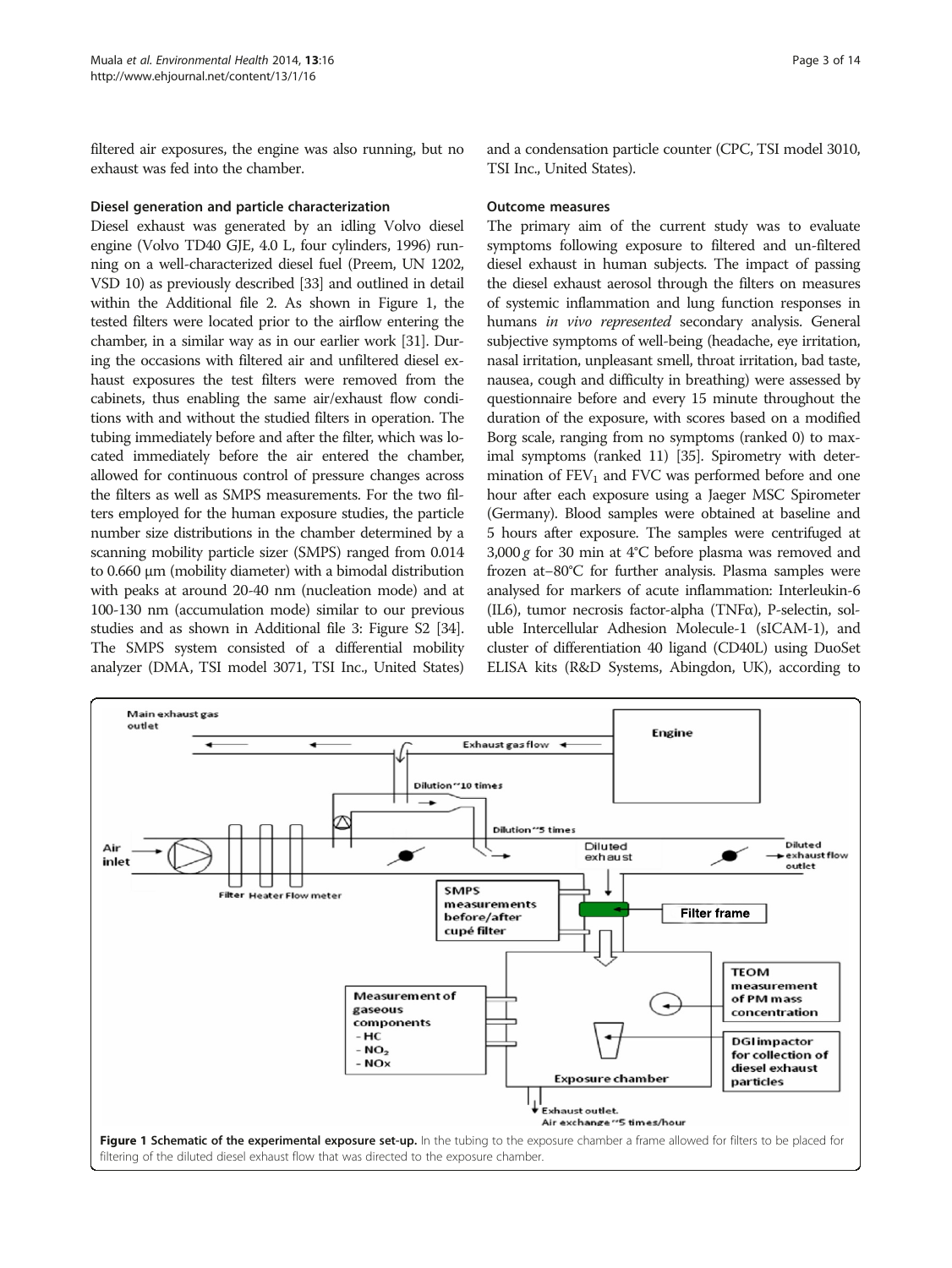the manufacturer's instructions. IL-8 was not measured in peripheral blood as previous investigations have shown its usefulness for evaluating lung responses reflected in bronchial biopsies and bronchoalveolar lavage, but not in blood.

#### In vitro-testing of the PM penetrating into the chamber

Four filters, including the two selected for the human exposure campaign, were analysed regarding influence on oxidative and inflammatory potential. Details of their filtering capacity, PM sampling, extraction and analysis of oxidative and inflammatory potentials are summarized in the Additional file [2](#page-11-0) and Additional file [4](#page-11-0). Briefly, PM oxidative potential was assessed in a synthetic respiratory tract lining fluid (RTLF) model at a particle concentration of 50  $mg/ml$ . PM oxidative potential was expressed as the percentage loss of ascorbate and glutathione form this model over a 4 hour incubation (pH 7.4, 37°C) as previously described [[36,37\]](#page-12-0).

The human type II alveolar epithelial cell line A549 (ATCC CCL-185) was cultured in RPMI 1640 medium (Gibco BRL, Paisley, UK) supplemented with 10% fetal calf serum (FCS, HyClone, Perbio Science, Aalst, Belgium) and 50 μg/mL gentamicin. All cells were maintained at 37°C in a humidified atmosphere with 5%  $CO<sub>2</sub>$ . For experiments, cells were seeded in 24-well culture plates at  $5 \times 104$  cells per well and allowed to attach overnight before particle stimulation. Stock solutions of particles were generated at a concentration of 5 mg/mL in a solution of 0.0004% dipalmitoyl lecithin (DPL; Sigma) in distilled water and sonicated for  $4 \times 1$  min, with vortexing in between. Particles were diluted in cell culture medium without FCS or supplements and used at 10, 30, 50 or 100  $\mu$ g/cm<sup>2</sup>. After a 24-hour incubation the cell free supernatants were harvested and the concentrations of IL-8 were measured using DuoSet ELISA kits (R&D Systems, Abingdon, UK). After removal of supernatants, the cells were washed with PBS and visually given a viability score, assessing cells as either normal, slightly inhibited, growth inhibited or dead.

The decision of which filters that should be included in the human exposure study was based on their filtering efficacy, in-vitro study data and our experiences from the preceding cabin air filter study [[32](#page-12-0)]. While filter D had the highest particle filtration capacity, it lacked an active charcoal component, which previously had been shown to be of importance to significantly reduce symptoms in human subjects exposed to diesel exhaust [\[31](#page-12-0)]. Therefore filter B, which was a particle filter with active charcoal and high filtrating capacity, was selected as most promising. Filter A, which was the same filter but without charcoal, was included as reference.

#### **Statistics**

Normality was tested using the Shapiro-Wilk test. Symptom score and inflammatory markers were expressed as

medians with inter-quartile range, with lung function and air pollutant data presented as means ± standard deviation. The Wilcoxon Signed-Rank test was used for calculations of differences between the delta changes (maximal minus pre-exposure symptom score) across the exposures. McNemar´s Chi-square test was performed to analyze the difference between the number of subjects reporting symptoms after exposure to unfiltered and filtered DE. The Wilcoxon Signed-Rank test was used to compare the delta change in inflammatory markers in the peripheral blood (change in concentration at 5 hours after exposure minus before exposure) across the exposures. The delta changes in lung function across exposures (one hour after exposure minus before exposure) were compared using pairedsample Student's  $t$  Test. The primary comparisons were done between filtered and unfiltered DE. A secondary comparison was done between the two filters examined.

Oxidative capacity of unfiltered and filtered diesel exhaust particles was analysed using the Kruskal-Wallis One-way-analysis of variance (ANOVA) with post hoc analysis with the Games-Howell test for groups of unequal size and variances. Pro-inflammatory effects of unfiltered and filtered diesel exhaust particles were analysed using One-way analysis of variance (ANOVA) with Dunnett's Multiple Comparison Test. To compare the efficacy of filter A-D with unfiltered DEP, a two-way ANOVA with Tukey's multiple comparison test was performed. P values of < 0.05 were considered significant.

Data were analysed using SPSS (SPSS Inc. Chicago, IL, USA, version 17) and GraphPad Prism (GraphPad Software, version 5 for PC).

# **Results**

#### Exposure details

During the unfiltered DE exposure the mean PM concentrations within the chamber was  $350 \mu g/m^3$ , with NO and  $NO<sub>2</sub>$  concentrations of 2.49 and 0.68 ppm, respectively (Table [1\)](#page-4-0). Filter A was found to reduce the average  $PM<sub>1</sub>$ mass concentration by  $47\%$  ( $P < 0.001$ ) and the particle number concentration by  $36\%$  (P = 0.01). Filter B, which contained an active charcoal component, was even more effective, reducing  $PM_1$  mass by 74% (P < 0.001), with an associated reduction in particle number by  $75\%$  (P = 0.001) (Table [1\)](#page-4-0). The combination filter also reduced the concentrations of  $NO<sub>2</sub>$  by 85% (P < 0.001), whilst Filter A showed no significant effect on  $NO<sub>2</sub>$ . Hydrocarbon concentrations were not significantly reduced with filter A, but filter B reduced concentrations by an average of 58% ( $P < 0.001$ ).

#### Symptomatic responses

All of the subjective symptoms examined, eye and nasal irritation, bad smell and taste, plus headache, were experienced in an increased proportion of the subjects following the unfiltered DE challenge compared with filtered air.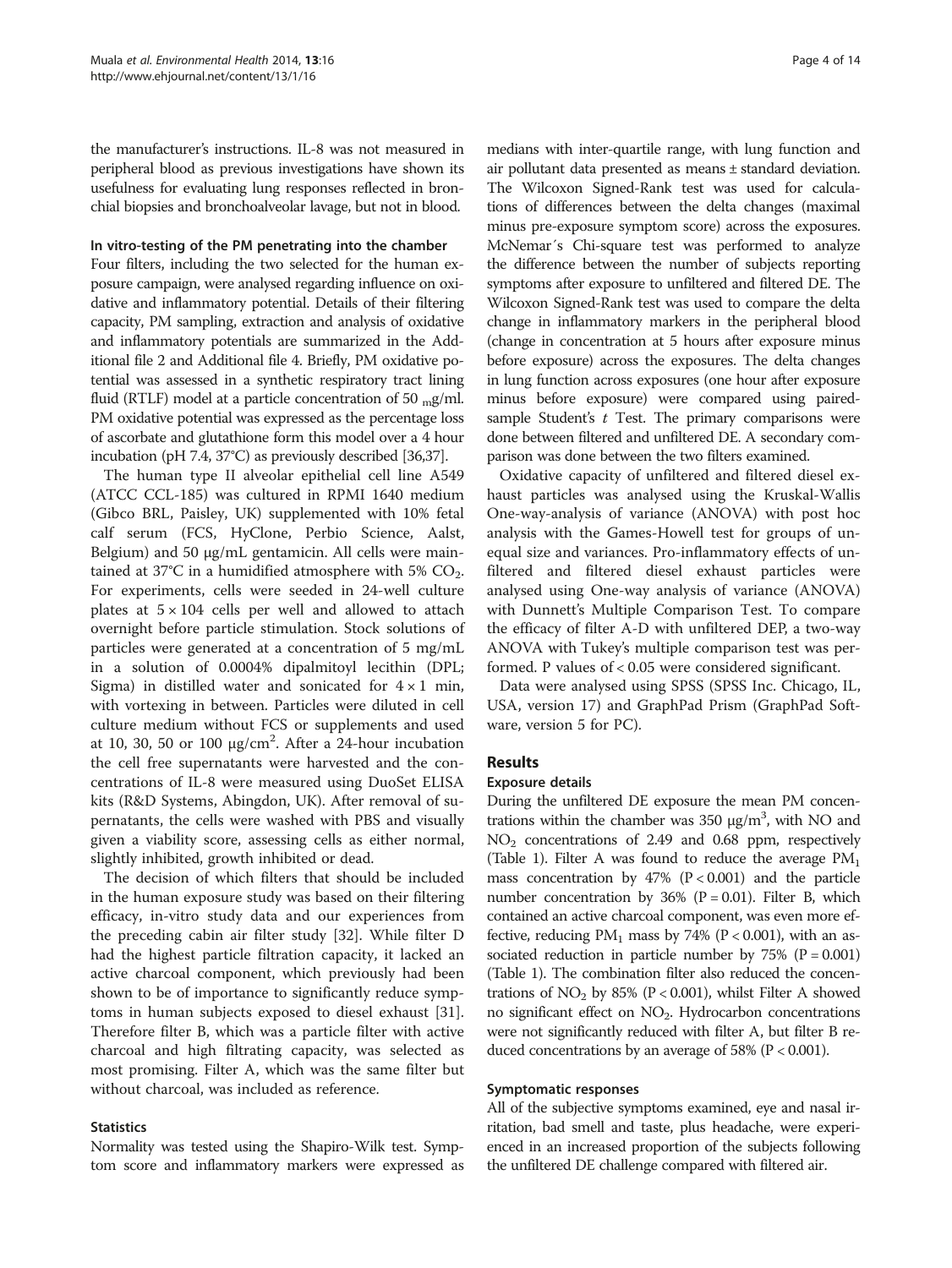| <b>Exhaust component</b>                       | Filtered air $(n = 30)$ | Unfiltered DE (28) | Diesel exhaust filter A $(n = 29)$ | Diesel exhaust filter B $(n = 28)$ |
|------------------------------------------------|-------------------------|--------------------|------------------------------------|------------------------------------|
| $PM_1$ (µg/m <sup>3</sup> )                    | $4.6 \pm 1.7$           | $350 + 72$         | $183 + 18***$                      | $93 + 16***$                       |
| Particle number $\times 10^5$ /cm <sup>3</sup> | n/a                     | $54 + 10$          | $30 + 6*$                          | $15 + 3**$                         |
| NO (ppm)                                       | $0.00 + 0.00$           | $7.49 + 1.01$      | $2.21 \pm 0.66$                    | $1.77 + 0.55***$                   |
| $NO2$ (ppm)                                    | $0.00 + 0.00$           | $0.68 + 0.29$      | $0.58 + 0.20$                      | $0.10 + 0.04***$                   |
| Hydrocarbons (ppm)                             | $0.00 + 0.00$           | $2.41 + 0.81$      | $1.85 + 0.60*$                     | $1.02 + 0.11***$                   |

<span id="page-4-0"></span>Table 1 Pollutant concentrations in the exposure chamber during exposure to filtered air, as well as filtered and unfiltered diesel exhaust challenges

Data are given as mean ± SD. T-tests were performed to analyze differences in pollutant concentrations between unfiltered DE and DE exhaust after the use of the cabin filters. P values of < 0.05 were considered significant: \*P < 0.05, \*\*P < 0.01, \*\*\*P < 0.001.

Figure 2 displays the number of subjects reporting symptoms after each exposure. Filter B significantly reduced the number of subjects reporting eye irritation, nasal irritation and bad taste compared with unfiltered DE (p < 0.05-0.01).

A more detailed description of the influence of symptoms by the different exposures, on an individual subject level, is given in Figures [3](#page-5-0), [4](#page-6-0) and [5](#page-7-0). Eye irritation (Figure [3](#page-5-0)), nasal irritation (Figure [4](#page-6-0)) and unpleasant smell (Figure [5\)](#page-7-0) were confirmed to be significantly reduced after exposure with diesel exhaust filtered with filter B (combined particle and active charcoal filter) compared with unfiltered exhaust  $(p = 0.002 - 0.001,$ Wilcoxon). Only a few subjects experienced eye irritation before and after the filtered air exposure, the proportion increasing to 18 out of 28 following the unfiltered diesel exhaust challenge. Filter B was associated with a significant ( $P < 0.001$ ) 80% reduction in eye



irritation. A similar pattern was seen with nasal irritation, with unfiltered diesel exhaust eliciting symptoms in 20 out of 28 subjects reducing significantly  $(P < 0.001)$  to only 6/28 after inclusion of filter B in the exhaust outlet. Filter A did not appear to significantly affect the individual symptom perception. A secondary analysis was performed examining the efficacy to reduce symptoms between Filters A and B. Filter B was significantly more effective in reducing eye irritation, nasal irritation and unpleasant spell and bad taste than filter A  $(p < 0.01$ ,  $p < 0.01$ ,  $p < 0.01$  and  $p < 0.02$ , respectively.

# Respiratory function test

Exposure to unfiltered diesel exhaust was not associated with a significant reduction in any of the Spirometric variables examined (Table [2\)](#page-8-0). When the delta responses in  $FEV<sub>1</sub>$  (post minus pre-values), of each of the unfiltered and filtered diesel challenges were examined, there was evidence of a statistical reduction ( $P = 0.035$ ) in the  $FEV<sub>1</sub>$  response with DE, plus filter B, versus unfiltered DE, but the difference was small, of no clinical significance and difficult to interpret in the absence of a DEinduced decrement in the forced expiratory variables.

# Systemic markers of inflammation

No changes in the concentration of any of the markers of systemic inflammation were observed when responses across the filtered air and unfiltered DE exposure were compared (Table [3](#page-9-0)). Again when the responses across each of the DE exposures were compared there was evidence of a significant reduction in the sICAM-1 responses with both DE passed through filter A ( $P = 0.040$ ) and B ( $P = 0.026$ ) compared with the unfiltered DE exposure, but again the response was minimal and difficult to explain in the absence of a clear systemic response with the unfiltered DE.

#### In vitro measurements

We also examined the oxidative and inflammatory potential of both the unfiltered DE PM and the PM penetrating the filters to reach the subjects in the chamber. These data are provided in the online supplement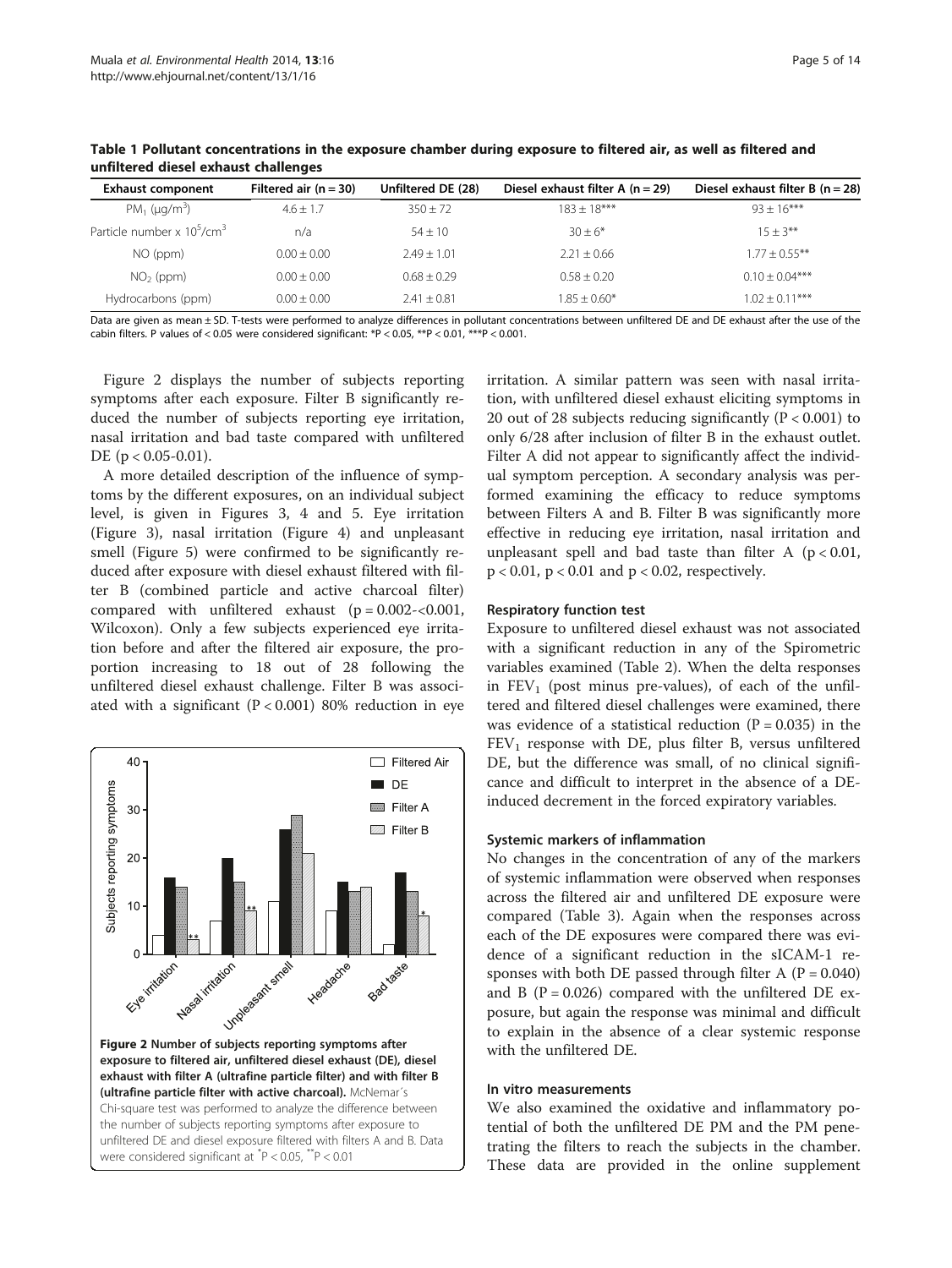<span id="page-5-0"></span>

(Additional file [5:](#page-11-0) Figure S4 and Additional file [6](#page-11-0): Figure S5). The oxidative potential, assessed by the capacity of the sampled PM to drive the oxidation of ascorbate and glutathione from a simple synthetic respiratory tract lining fluid, was low for all PM samples and was not affected by passing the PM through either of the filters tested when examined on a per unit mass (per μg) basis (Additional file [5](#page-11-0): Figure S4). The DE particles collected after passing through Filter A, C and D significantly increased IL-8 production from A549 cells. In contrast DE particles filtered by Filter B, which included activated charcoal, did not cause any significant increase in IL-8 release vs. diluent control and the IL-8 levels at the 30,

50 and 100  $\mu$ g/cm<sup>2</sup> concentrations were significantly lower than for Unfiltered DE (P < 0.05-0.0001). Cell viability was scored visually and up the concentration 30  $\mu$ g/cm<sup>2</sup> the cells were unaffected by all particle samples. At higher particle concentrations unfiltered DE and particles from filter A had the highest effects on cell viability. Filter B with active charcoal showed less cytotoxic effects (Additional file [6](#page-11-0): Figure S5).

# **Discussion**

In this study we demonstrated that the use of an air cabin inlet filter, especially when combined with an active charcoal component, effectively reduces exposure to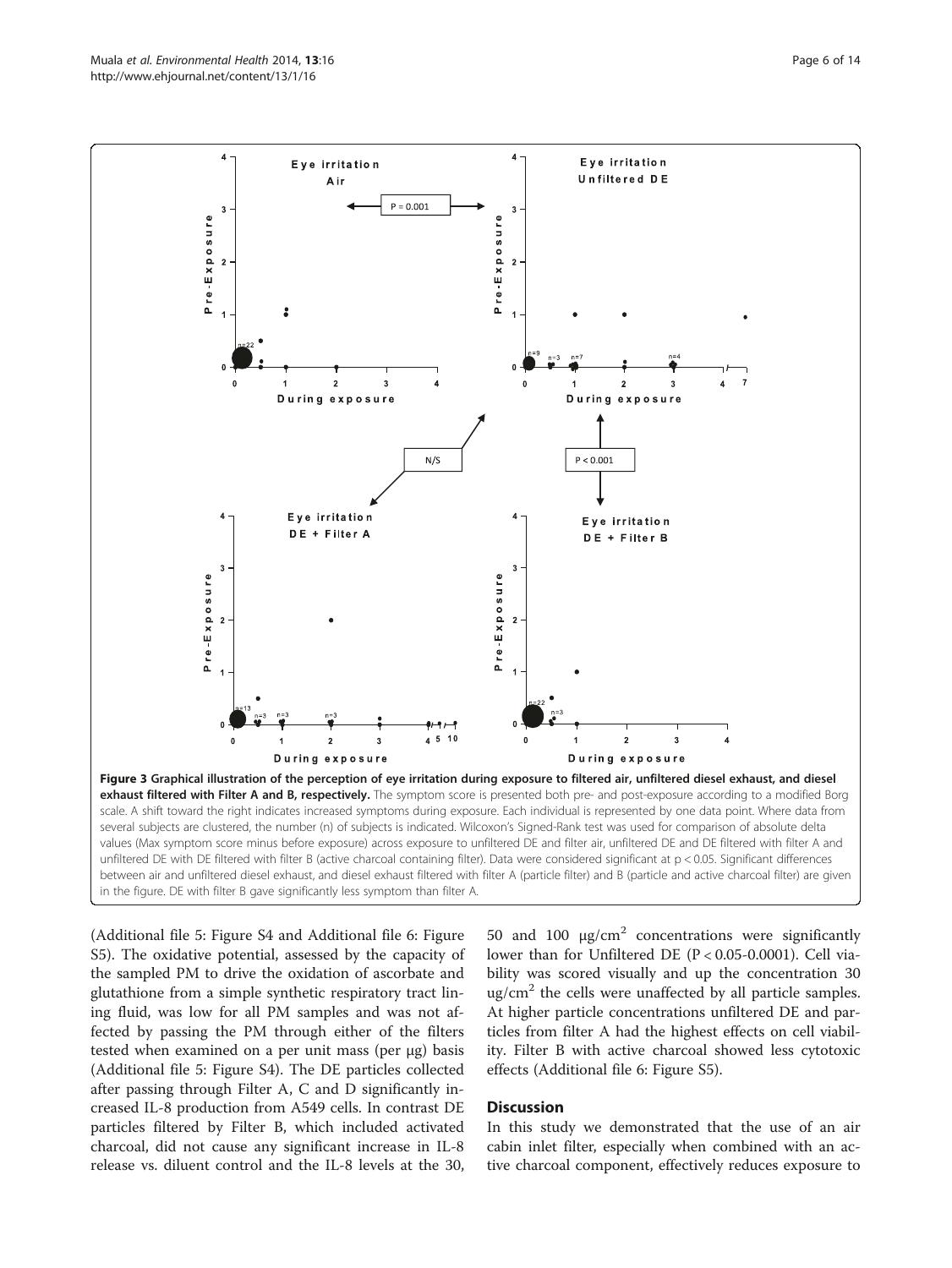<span id="page-6-0"></span>

PM,  $NO<sub>x</sub>$  and hydrocarbons from freshly-generated diesel engine exhaust, improves symptoms and reduces the adverse effect of DE in healthy volunteers, along with decrease in the oxidative and pro-inflammatory effects of the particles which do penetrate the filter. The widespread adoption of such effective air cabin filters has the potential to significantly improve cardiovascular and respiratory health.

# Evaluation of cabin air filters by diesel exhaust exposures in human subjects

Filters A and B were selected for the human exposure study. These filters share the same effective filtering medium, but filter B additionally contains an active charcoal component. The addition of active charcoal to a filter has previously been shown to be beneficial to reduce symptoms following exposure to diesel exhaust [\[31\]](#page-12-0).

Exposure to traffic-derived air pollution in general and diesel exhaust in particular, has been widely associated with adverse respiratory as well as cardiovascular health effects [[6](#page-11-0),[8](#page-12-0)]. As a consequence, there is a need to explore different strategies to protect exposed individuals, as expressed by Brook et al in an American Heart Association statement [\[20\]](#page-12-0). In this study we have evaluated one possible strategy to reduce PM exposure for commuters and car occupants, given the evidence that this PM exposure in day-to-day life is significantly related to adverse health effects [\[38](#page-12-0)].

We demonstrated that the use of an air cabin inlet filter, especially when combined with an active charcoal component, was highly effective to reduce exposure to PM,  $NO_x$  and hydrocarbons from engine exhaust; with evidence that the combination filter also modified the toxicity of the filtered particles making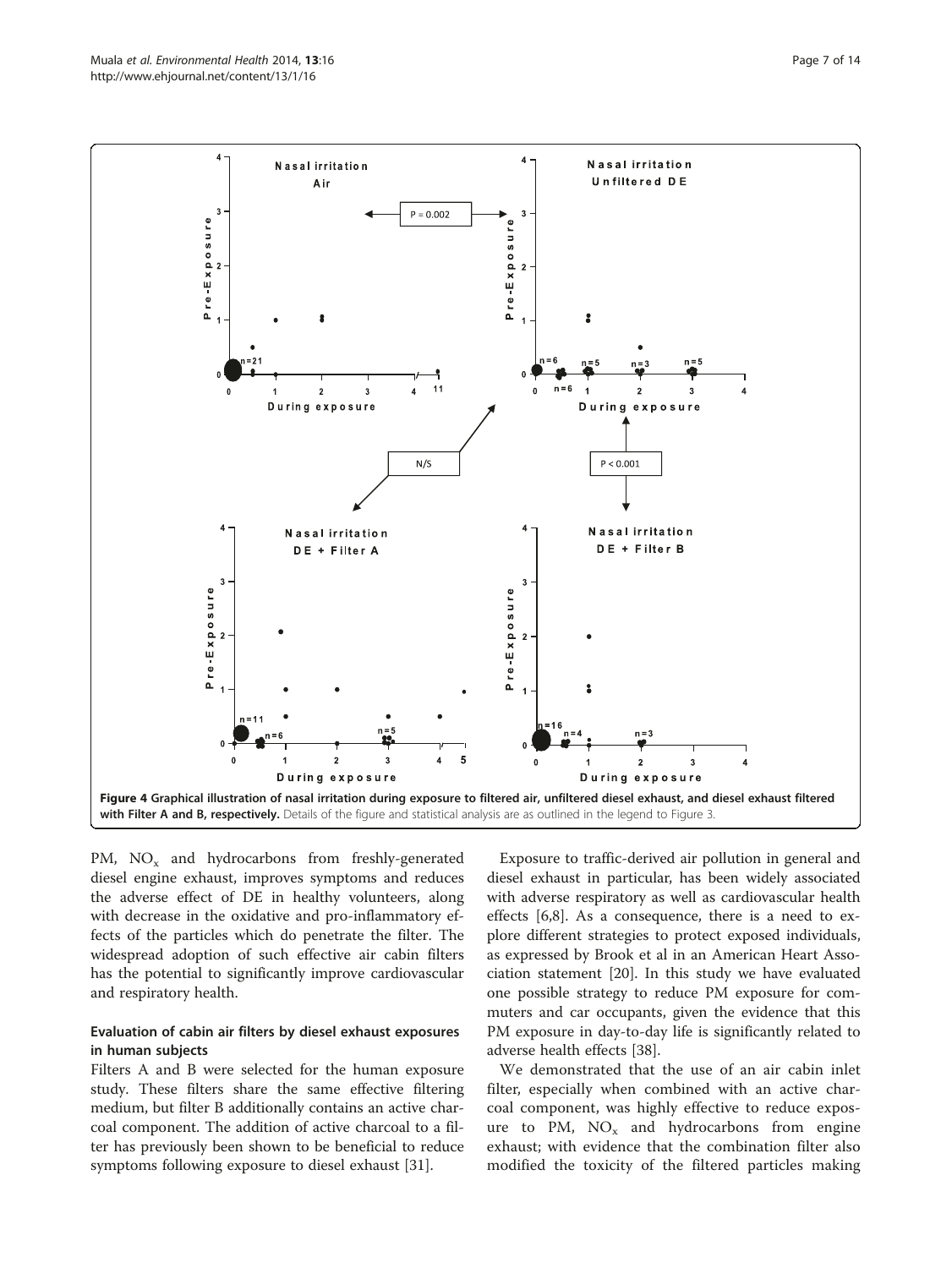<span id="page-7-0"></span>

them less pro-inflammatory in-vitro after filtration. When considering the ability of filters for vehicle cabins to reduce health effects, there are two main properties that are of consideration; 1) the ability to filter particles which is dependent on the mesh and structure of the filter and 2) the ability to filter gaseous components, which depends on adsorption. A partial reduction of particles only may not necessarily be sufficient on its own. We previously addressed this in a bronchoscopy study in human subjects, in which an exhaust pipe filter reduced the particle mass in the exposure chamber roughly by half, but this was insufficient to diminish the diesel exhaust-induced airway inflammatory responses [[39\]](#page-12-0). Similarly, a partial reduction of diesel exhaust particles by an air inlet filter in a preceding study [\[31](#page-12-0)] failed to significantly reduce symptoms, whereas the addition of an active charcoal filter component improved the filtering and

significantly reduced symptoms. Active charcoal has in the present as well as previous investigations been confirmed to adsorb gaseous components such as  $NO<sub>2</sub>$  and hydrocarbons [\[31](#page-12-0)]. There is an extensive literature, which suggests that the pro-inflammatory properties of particles are dependent on the particles' physical characteristics in combination with their chemical properties [\[40](#page-12-0),[41\]](#page-12-0). Hydrocarbons in diesel exhaust, such as aliphates and PAHs, induce substantial pro-inflammatory effects and mitochondrial dysfunction and we have previously documented these chemical entities to be adsorbed by active charcoal filters [\[31](#page-12-0)]. In the present study, the combination filter B including active charcoal, reduced hydrocarbons by half compared with no effect by a particle filter only, and was also superior in reducing both particle number and mass by as much as 75%. The improved particle filtering capacity is expected to be due to the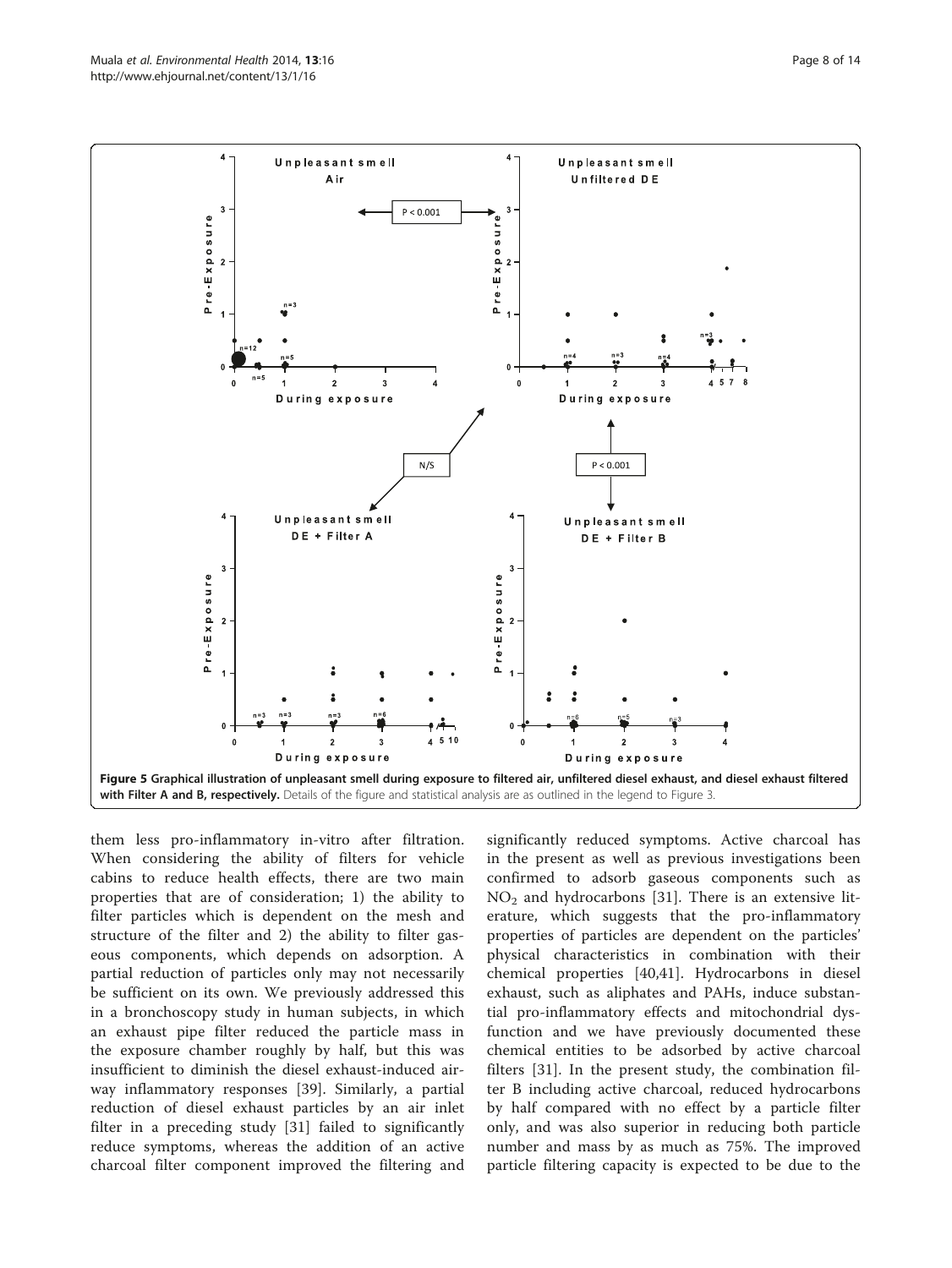<span id="page-8-0"></span>Table 2 Spirometry data before and 1 hour after exposure to filtered air, unfiltered diesel exhaust (DE) and diesel exhaust filtered by filter A and B

|                       | <b>Filtered air</b> |                 |                | <b>Unfiltered DE</b> |                  |                 | $DE + filter A$  |                  |                  | $DE + filter B$  |                  |                   |
|-----------------------|---------------------|-----------------|----------------|----------------------|------------------|-----------------|------------------|------------------|------------------|------------------|------------------|-------------------|
| $(n = 30)$            |                     |                 | $(n = 28)$     |                      |                  | $(n = 29)$      |                  |                  | $(n = 28)$       |                  |                  |                   |
|                       | <b>Before</b>       | h after         | Delta          | <b>Before</b>        | 1 h after        | Delta           | <b>Before</b>    | 1 h after        | <b>Delta</b>     | <b>Before</b>    | ∣h after         | Delta             |
| FEV                   | $4.27 \pm 0.66$     | $4.23 \pm 0.63$ | $-0.43 + 0.19$ | $4.30 + 0.60$        | $4.23 \pm 0.58$  | $-0.04 \pm 0.1$ | $4.30 + 0.64$    | $4.27 \pm 0.62$  | $-0.02 \pm 0.09$ | $4.24 + 0.64$    | $4.25 \pm 0.64$  | $0.01 \pm 0.95$ * |
| <b>FVC</b>            | $5.56 \pm 1.01$     | $5.48 \pm 0.99$ | $-0.07 + 0.19$ | $5.60 \pm 0.91$      | $5.49 \pm 0.94$  | $-0.6 \pm 0.16$ | $5.62 \pm 0.90$  | $5.60 \pm 0.93$  | $-0.2 \pm 0.26$  | $5.59 \pm 0.97$  | $5.52 \pm 0.97$  | $-0.05 \pm 0.17$  |
| FEV <sub>1</sub> /FVC | $77.45 \pm 6.29$    | $77.0 \pm 6.80$ | $0.24 \pm 2.9$ | $77.29 \pm 6.33$     | $78.23 \pm 7.39$ | $0.72 \pm 2.91$ | $76.84 \pm 6.70$ | $76.84 \pm 6.71$ | $-0.00 \pm 3.54$ | $75.74 \pm 6.08$ | $77.57 \pm 6.10$ | $1.8 \pm 3.82$    |

Data are given as mean ± SD. Paired sample T-test was used to compare means of delta changes (1 hour post minus pre exposure) between exposure to unfiltered DE and filter air, unfiltered DE and DE filtered with filter A, and unfiltered DE with DE filtered with filter B (active charcoal containing filter). A p-value of < 0.05 was considered significant. \*P < 0.05.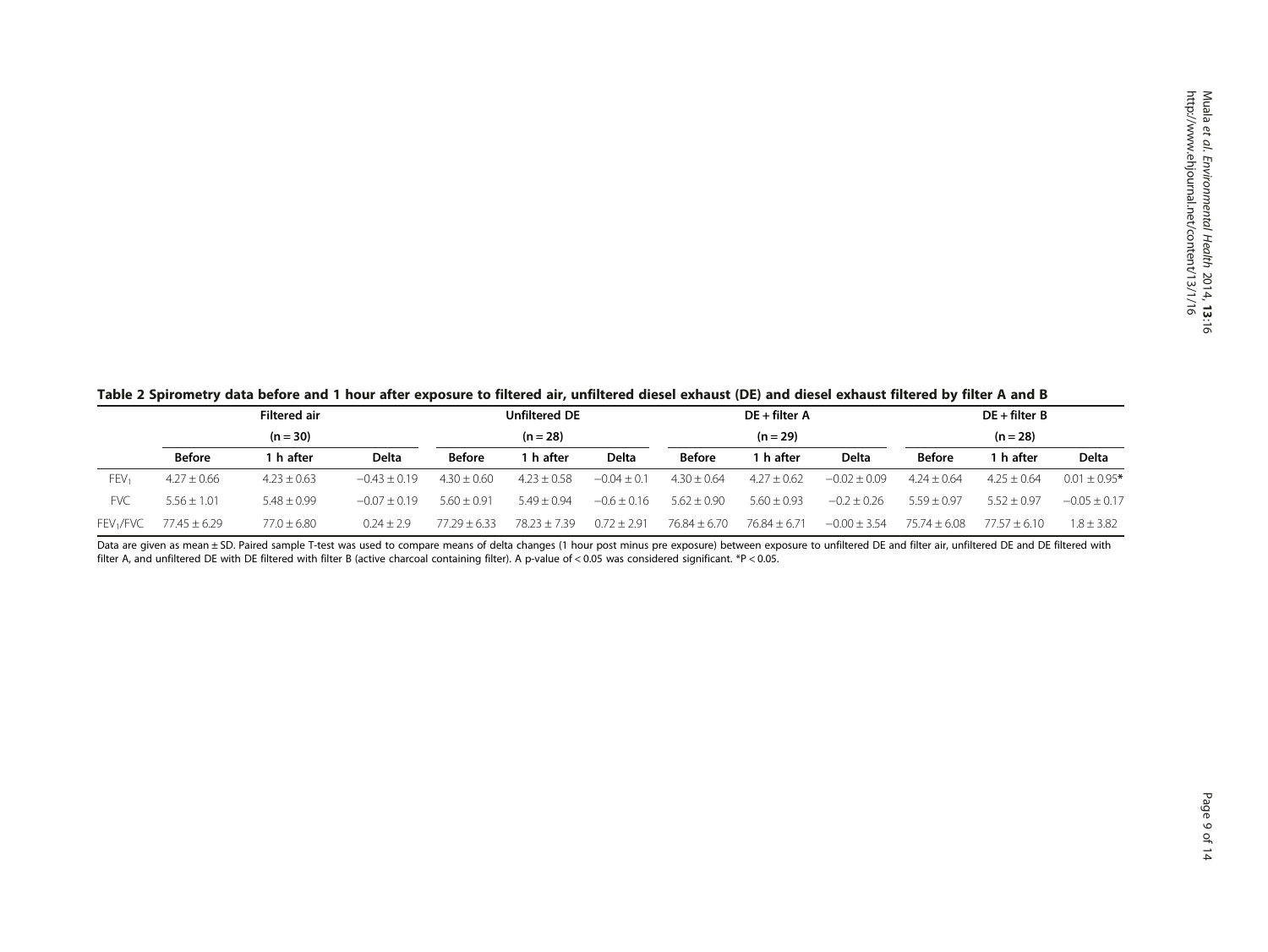|               | <b>Filtered air</b><br>$(n = 28)$ |               |                 | <b>Unfiltered DE</b><br>$(n = 28)$ |               |                 | Diesel exhaust + filter A<br>$(n = 28)$ |               |                 | Diesel exhaust + filter B<br>$(n = 28)$ |               |                 |
|---------------|-----------------------------------|---------------|-----------------|------------------------------------|---------------|-----------------|-----------------------------------------|---------------|-----------------|-----------------------------------------|---------------|-----------------|
|               |                                   |               |                 |                                    |               |                 |                                         |               |                 |                                         |               |                 |
|               | <b>Before</b>                     | 5 hours after | Delta           | <b>Before</b>                      | 5 hours after | <b>Delta</b>    | <b>Before</b>                           | 5 hours after | Delta           | <b>Before</b>                           | 5 hours after | <b>Delta</b>    |
| IL-6          | 0.60                              | 0.68          | $-0.06$         | 0.64                               | 0.77          | 0.1             | 0.69                                    | 0.73          | $-0.03$         | 0.65                                    | 0.69          | 0.04            |
| pg/ml         | 0.38-0.96                         | $0.43 - 1.01$ | $-0.16 - 0.15$  | $0.34 - 1.01$                      | $0.49 - 1.02$ | $-0.09 - 0.3$   | $0.64 - 0 - 97$                         | $0.54 - 1.04$ | $-0.15 - 0.22$  | $0.39 - 0.86$                           | $0.4 - 1.22$  | $-0.19 - 0.26$  |
| TNF- $\alpha$ | 0.69                              | 0.55          | $-0.08$         | 0.72                               | 0.61          | $-0.02$         | 0.88                                    | 0.91          | $-0.05$         | 0.72                                    | 0.65          | $-0.11$         |
| pg/ml         | $0.48 - 0.93$                     | $0.25 - 0.86$ | $-0.25 - 0.02$  | $0.42 - 1.05$                      | $0.24 - 1.00$ | $-0.25 - 0.05$  | $0.55 - 1.24$                           | $0.39 - 1.09$ | $-0.25 - 0.07$  | $0.45 - 0.97$                           | $0.28 - 1.16$ | $-0.19 - 0.08$  |
| p-selectin    | 69.8                              | 64.7          | $-0.11$         | 60.0                               | 62.6          | 1.23            | 64.4                                    | 69.0          | $-1.98$         | 66.6                                    | 66.6          | 2.52            |
| nq/ml         | 54.4-80.1                         | 56.7-74.2     | $-12.7 - 10.15$ | 45.9-76.1                          | 49.9-77.2     | $-3.88 - 10.0$  | 55.9-86.7                               | 54.8-74.1     | $-17.1 - 10.8$  | 53.1-83.5                               | 54.9-87.45    | $-17-4-8.6$     |
| s-ICAM-1      | 251                               | 260           | 3.72            | 245                                | 244           | 9.29            | 265                                     | 257           | $-0.93$         | 298                                     | 297           | $-0.83$         |
| nq/ml         | 208-299                           | 223-312       | $-16.7 - 58.5$  | 193-278                            | 214-297       | $-19.1 - 42.76$ | 220-329                                 | 211-327       | $-42.4 - 18.9*$ | 244-318                                 | 227-318       | $-30.1 - 22.8*$ |
| CD40L         | 246                               | 268           | 29.86           | 270                                | 244           | $-13.23$        | 332                                     | 249           | $-11.36$        | 316                                     | 251           | $-78.98$        |
| pg/ml         | 181-331                           | 191-367       | $-70.8 - 96.1$  | 173-379                            | 182-320       | $-99.4 - 42.3$  | 215-389                                 | 159-346       | $-122.7 - 48.1$ | 179-434                                 | 135-359       | $-167.3 - 20.7$ |

<span id="page-9-0"></span>

| Table 3 Inflammatory markers before and 5 hours after exposure to filtered air, unfiltered diesel exhaust (DE) and diesel exhaust filtered by filter A and B |  |  |
|--------------------------------------------------------------------------------------------------------------------------------------------------------------|--|--|
|--------------------------------------------------------------------------------------------------------------------------------------------------------------|--|--|

Data were expressed as medians with inter-quartile range. Wilcoxon's Signed-Rank test was used for evaluation of differences between delta changes (5 hours post minus pre exposure) across exposure to unfiltered DE and filter air, unfiltered DE and DE filtered with filter A and unfiltered DE with DE filtered with filter B (active charcoal containing filter). P values of < 0.05 were considered significant. \*P < 0.05.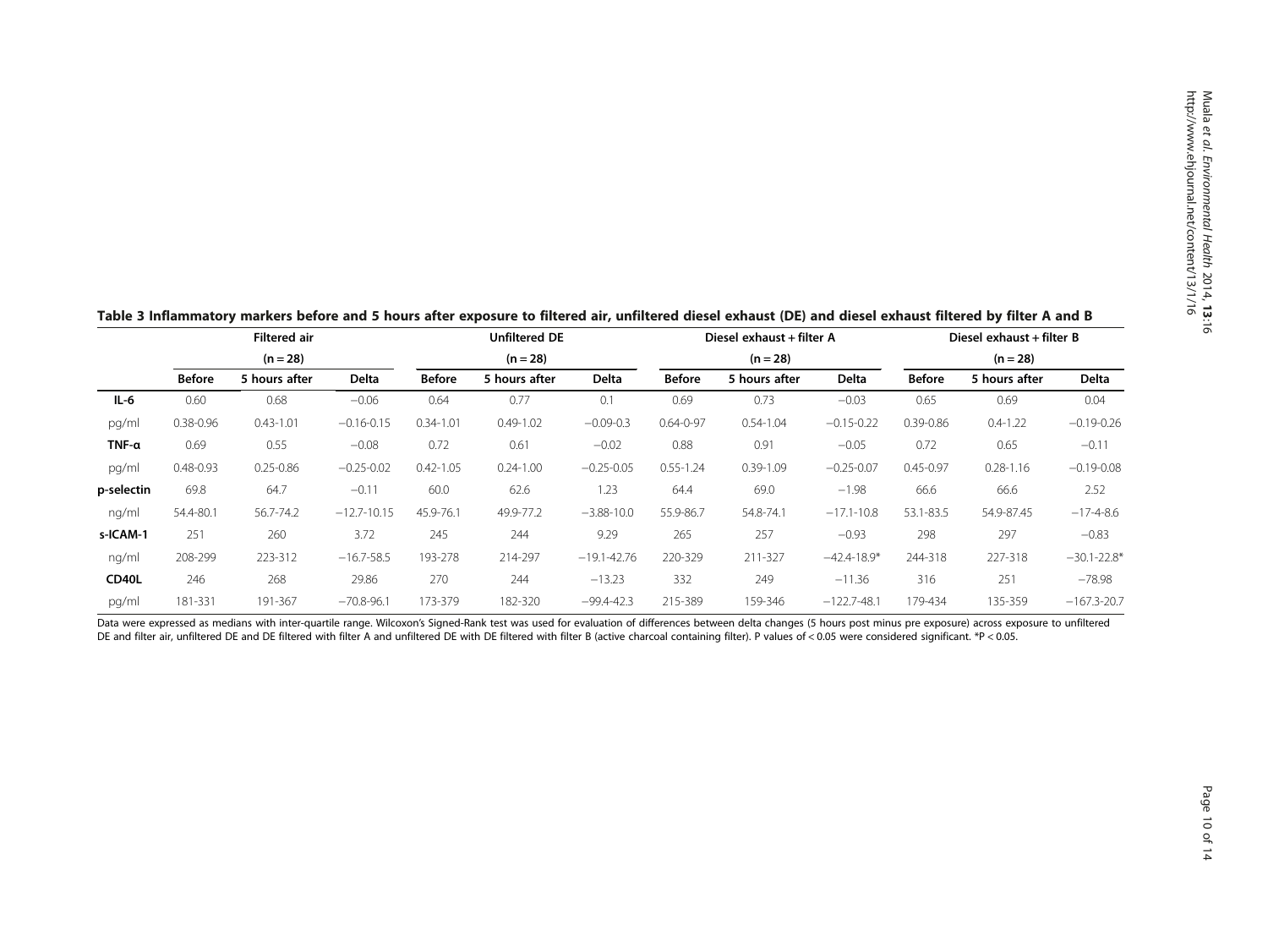higher adsorption capacity by a filter that includes extensive carbon surfaces, which interacts with particles with hydrocarbons on their surface.

We also found support for the interaction between diesel exhaust particles and the active charcoal to be of importance. In the in-vitro experiments, we studied the release of IL-8 from lung epithelial cells exposed to diesel particles. In human experimental studies, employing bronchoscopy with bronchoalveolar lavage and bronchial mucosal biopsies, we have demonstrated a key proinflammatory role for this chemokine in eliciting a neutrophilic airway inflammation through the activation of EGFR, MAPkinase and NFkB pathways [[12-14,42](#page-12-0)-[44](#page-13-0)]. In order to study the toxicological characteristics of the diesel exhaust particles filtered with the various filter media, we chose to expose the cell cultures on an equal particle mass basis. This means that the epithelial cells were cultured with similar particle concentrations, irrespective of the filters actual particle-filtering efficacy. Notably, the combination filter with active charcoal was the only filter to clearly reduce the pro-inflammatory IL-8 release from the cells into the culture medium. It should be noted however that within the exposure context, whilst the inflammatory potential was reduced per unit mass compared with the unfiltered condition, the total inflammatory potential reflects the multiple of the activity, plus the actual exposure concentration and therefore this effect was unlikely to influence the in vivo response.

Pro-inflammatory effects were investigated in-vivo in venous blood samples, as a reasonably accessible means to study systemic inflammation in a large scale multiple exposure study, even if it is acknowledged that bronchoscopy sampling, or invasive measures of cardiovascular function, would have given a substantially more detailed view of the effects of DE and the possibility to intervene with filters. The filters in the human in-vivo study were found to cause a modest though statistically significant reduction in S-ICAM1. This could potentially indicate a protective effect on the vasculature and cell migration from the blood stream by the filtering, however, the absence of any significant effect by unfiltered DE vs. filtered air suggests some caution over the interpretation of the finding.

Oxidative stress has been indicated to be an important mechanism contributing to adverse health effects by air pollutants, such as ozone and particles from different sources. In earlier research we have shown diesel exhaust exposure in human subjects to cause oxidative stress, as reflected in bronchoaolveolar lavage fluid [[14,32,](#page-12-0)[45\]](#page-13-0). We screened the unfiltered and filtered diesel exhaust particles for oxidative potential, which mimics the interaction of particles with respiratory tract lining fluid (RTLF) but were unable to demonstrate any

enhanced or reduced oxidation by either the unfiltered or filtered particles, suggesting that the fresh diesel exhaust has low intrinsic oxidative potential. This contrasts with the high oxidative potential measured at roadside sites with high diesel traffic [\[46](#page-13-0)] suggesting that other traffic related sources or processes, such abrasion or aerosol ageing may be important.

In accordance with our previous studies [[31\]](#page-12-0), exposure to unfiltered DE increased symptoms such as headache, eye irritation, nasal irritation, unpleasant smell, throat irritation and bad taste. Most of these symptoms were significantly reduced by applying filter B, which included active charcoal. This filter was furthermore significantly better than filter A, which contained the same filter medium but was lacking the efficient charcoal component. The mild headache observed in some subjects was less influenced by this filter compared to most other symptoms, suggesting that there could be room for even further improvements of filter technology. The positive effects of using filter technology for reducing DE-related symptoms and the considerable additional effect of adding an active charcoal component is generally in line with our preceding vehicle air cabin study [[31](#page-12-0)]. It should be noted that the diesel exhaust exposure levels in these studies where symptoms were significantly reduced by filtering, have been confirmed to cause respiratory inflammatory effects as well as cardiovascular adverse effects, reflected as vasomotor dysfunction, impaired endogenous fibrinolysis and ST-T segment changes in healthy and subjects with stable coronary heart disease [[12,15,](#page-12-0)[47,48\]](#page-13-0). Reducing symptoms may therefore be accompanied by maintained cardiorespiratory health, which may be of value while driving or travelling in a vehicle, especially in dense and stagnant traffic in metropolitan areas.

#### Limitations in the study

In a short-term experimental study, it is only possible to evaluate acute effects, while in real life situations, longterm exposure to traffic-derived air pollution results in increases in cardiovascular and respiratory morbidity and mortality. We have previously demonstrated invasive cardiovascular measurements as well as bronchoscopy evaluation of oxidative and pro-inflammatory effects in the lungs to be powerful tools to study outcomes related to acute adverse effects of traffic exposure [[17,](#page-12-0)[47,48\]](#page-13-0). Studies with such techniques are extremely resource demanding and are very difficult to perform with multiple exposures and interventions, but are powerful as has been shown in some studies [\[18,31](#page-12-0)]. The decisions were therefore taken to study the interventive effects of the filters in-vitro with a subsequent human experimental study with non-invasive measurements. The sample size was calculated based on a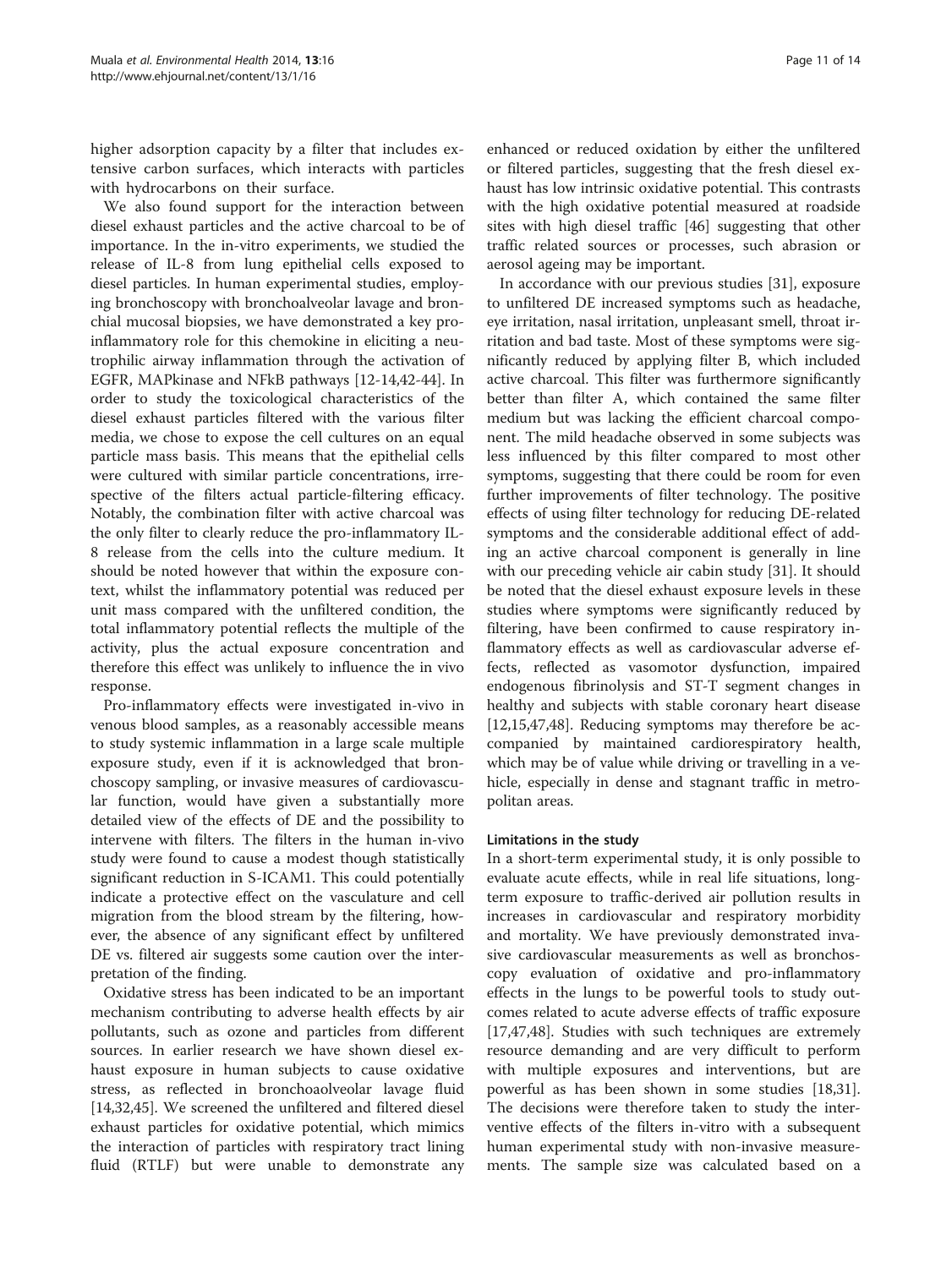<span id="page-11-0"></span>preceding study [[31\]](#page-12-0) but the study population could in an ideal world have been vastly larger, which could have compensated for some unexpected variability in the degree of the responses. Extending the observation and sampling time to 24-72 hours could potentially have given additional information, especially as regards systemic inflammation. However, the complexity of the study would have been vastly increased. The same applies for lung function measurements, where standard spirometry was mainly included as a safety measure, whereas repeated measurements of airway resistance in a body box during and after exposures have previously been shown to be more sensitive to detect airway constriction.

# Conclusions

The present study has confirmed that cabin air inlet filters have the capacity to substantially reduce exhaustderived particles penetrating into the vehicle cabin. When an efficient filter is combined with an active charcoal component the filtering capacity is enhanced and gaseous components like nitric oxides and hydrocarbons, which have been linked with health effects, are substantially reduced. The combination filter substantially reduced symptoms in human subjects exposed to diesel exhaust and may therefore reduce the adverse health effects for both drivers and passengers. Whilst this solution might be optimal for vehicle users, it is essential that improvements in cabin filters, go hand-inhand with reductions in tailpipe emissions and other regulations to limit the exposure of the population to traffic emissions.

# Additional files

[Additional file 1: Figure S1.](http://www.biomedcentral.com/content/supplementary/1476-069X-13-16-S1.pdf) Flowchart of the human exposure study. [Additional file 2:](http://www.biomedcentral.com/content/supplementary/1476-069X-13-16-S2.docx) Online supplement.

[Additional file 3: Figure S2.](http://www.biomedcentral.com/content/supplementary/1476-069X-13-16-S3.pdf) Particle number concentrations measured by the SMPS in unfiltered diesel exhaust (DE) immediately prior to the exposure chamber, and after filter A and B, respectively. The distributions are given as average distributions with standard deviations.

[Additional file 4: Figure S3.](http://www.biomedcentral.com/content/supplementary/1476-069X-13-16-S4.pdf) Prestudy test data on filtering efficacy in relationship to PM size. Courtesy of Renault. Iso A2 (coarse & fine particles) & NaCl (ultra fine particles) based tests.

[Additional file 5: Figure S4.](http://www.biomedcentral.com/content/supplementary/1476-069X-13-16-S5.pdf) Ascorbate concentrations remaining in a synthetic RTLF following a 4 h incubation with 50 g/ml diesel exhaust particles generated from a diesel engine operating under idling conditions, with and without post exhaust filtering with a variety of cabin filters (A-D). Data are illustrated as means (SD) of between 1-7 separate filters for each condition, with each filter analyzed in triplicate.  $CO =$  the time zero ascorbate concentration;  $C4 =$  the concentration of ascorbate after the 4 h incubation in the particle free control;  $CB =$  the negative control carbon black particle.

[Additional file 6: Figure S5.](http://www.biomedcentral.com/content/supplementary/1476-069X-13-16-S6.pdf) Release of IL-8 from alveolar A549 cells following in-vitro instillation with diesel exhaust particles (DEP) generated from a diesel engine without filtering or with filters A-D. Filter B was a combination filter, which included active charcoal. Cells were incubated

with medium alone or with 10, 30, 50 or 100  $\mu$ g/cm2 of particles (n = 4). The level of IL-8 in 24 h supernatants was assessed by ELISA, and expressed as  $pq/104$  cells  $\pm$  SD vs. untreated cells. One-way ANOVA with Dunnett's post hoc test was performed to compare with untreated cells. Data were considered significant at \*P < 0.05, \*\*P < 0.01, \*\*\*P < 0.001. Two-way ANOVA with Tukey´s post hoc test was used to compare IL8 release data between unfiltered DEP and Filters A-D. Data were considered significant at †P < 0.05, ††P < 0.01, †††P < 0.001, ††††P < 0001. Cell viability is given in the upper right panel as unaffected (OK), growth inhibited or dead.

#### Competing interests

This study was commissioned by Renault and funded by means of an unrestricted research grant. Renault had no involvement in the analysis of data or interpretation of the results presented in this paper. S. Couderc and A. Bion are employed by Renault Technocentre, Guyancourt, France.

#### Authors' contributions

AM took part in study design, was responsible for coordinating the study, performed the data and statistical analysis and drafted manuscript. SC and ABI participated in study design and were responsible for filter characterization. ABU, MS and CÖ carried out in vitro inflammatory cell studies. ISM was responsible for the in vitro oxidative characterization of the particles. CB was involved in particle characterization. JP was responsible for determination of inflammatory markers in in vivo studies. JAB, AFB, JPL, ABL, ISM and TS participated in study design, interpretation of data and drafting of manuscript. All authors read and approved the final manuscript.

#### Acknowledgements

The authors acknowledge the advice and analyses by statistician Leif Nilsson. We would like to thank Annika Johansson and Frida Holmström, Jamshid Pourazar, Ann-Britt Lundström, Hans Arvidsson and Maj-Cari Ledin for their invaluable assistance with the human exposure studies.

#### Author details

<sup>1</sup>Department of Public Health and Clinical Medicine, Division of Medicine Umeå University, Umeå, Sweden. <sup>2</sup> Renault Technocentre, Guyancourt, France<br><sup>3</sup> Swedish Defence Besearch Agency, FOL Umeå, Sweden, <sup>4</sup> Department of Swedish Defence Research Agency, FOI, Umeå, Sweden. <sup>4</sup>Department of Applied Physics and Electronics, Thermochemical Energy Conversion Laboratory, Umeå University, Umeå, Sweden. <sup>5</sup>MRC-PHE Centre for Environment and Health, School of Biomedical Sciences, King's College London, London, UK. <sup>6</sup>BHF/University Centre for Cardiovascular Science University of Edinburgh, Edinburgh, UK.

#### Received: 10 December 2013 Accepted: 5 March 2014 Published: 13 March 2014

#### References

- 1. Dockery DW, Pope CA III, Xu X, Spengler JD, Ware JH, Fay ME, Ferris BG Jr, Speizer FE: An association between air pollution and mortality in six U.S cities. N Engl J Med 1993, 329(24):1753–1759.
- 2. Laden F, Schwartz J, Speizer FE, Dockery DW: Reduction in fine particulate air pollution and mortality: extended follow-up of the harvard six cities study. Am J Respir Crit Care Med 2006, 173(6):667–672.
- 3. Pope CA III: Mortality effects of longer term exposures to fine particulate air pollution: review of recent epidemiological evidence. Inhal Toxicol 2007, 19(Suppl 1):33–38.
- 4. Jerrett M, Burnett RT, Pope CA III, Ito K, Thurston G, Krewski D, Shi Y, Calle E, Thun M: Long-term ozone exposure and mortality. N Engl J Med 2009, 360(11):1085–1095.
- 5. Jerrett M, Shankardass K, Berhane K, Gauderman WJ, Kunzli N, Avol E, Gilliland F, Lurmann F, Molitor JN, Molitor JT, Thomas DC, Peters J, McConnell R: Traffic-related air pollution and asthma onset in children: a prospective cohort study with individual exposure measurement. Environ Health Perspect 2008, 116(10):1433–1438.
- 6. McCreanor J, Cullinan P, Nieuwenhuijsen MJ, Stewart-Evans J, Malliarou E, Jarup L, Harrington R, Svartengren M, Han IK, Ohman-Strickland P, Chung KF, Zhang J: Respiratory effects of exposure to diesel traffic in persons with asthma. N Engl J Med 2007, 357(23):2348–2358.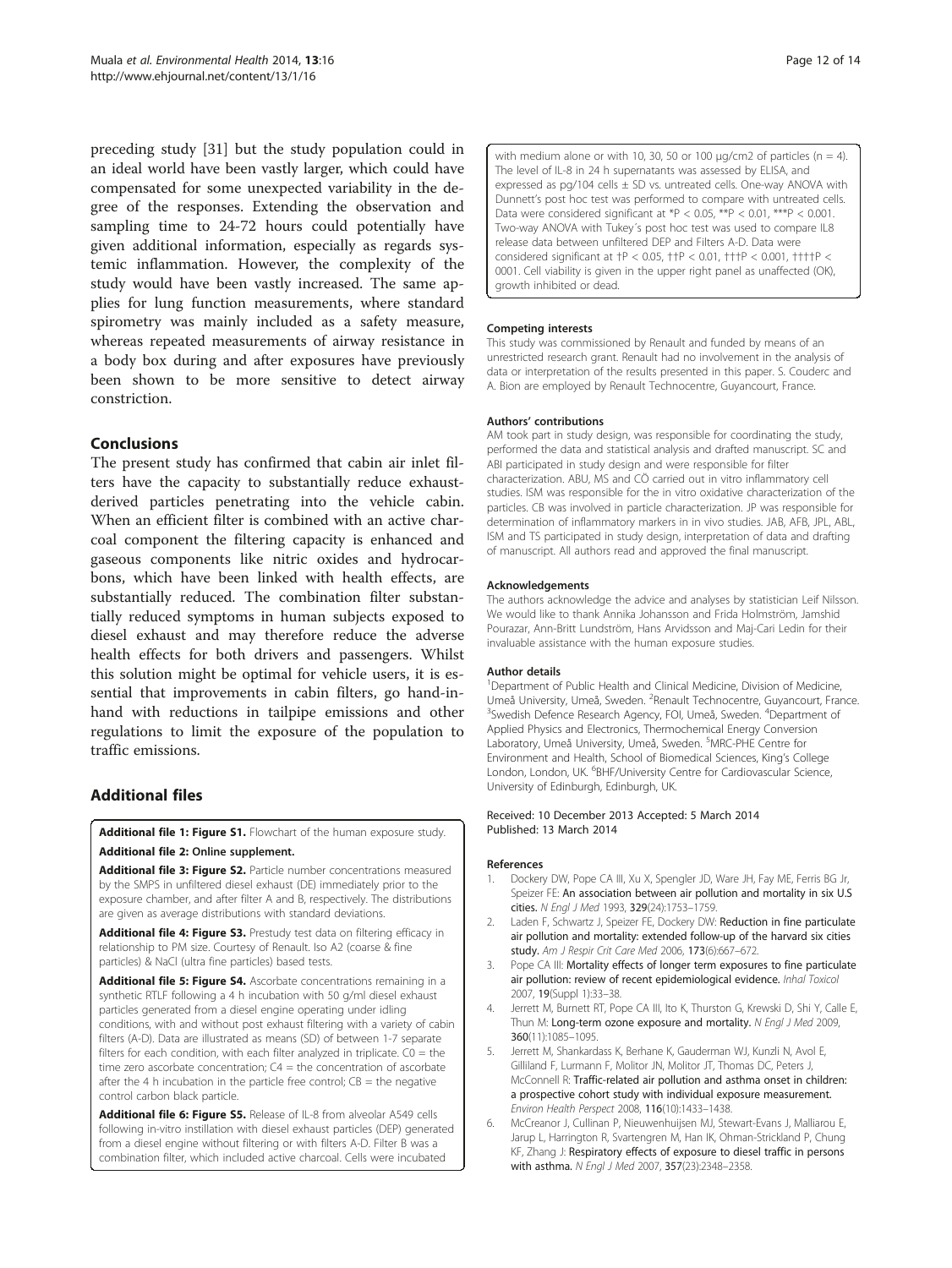- <span id="page-12-0"></span>7. Peters A, Dockery DW, Muller JE, Mittleman MA: Increased particulate air pollution and the triggering of myocardial infarction. Circulation 2001, 103(23):2810–2815.
- Peters A, von Klot S, Heier M, Trentinaglia I, Hormann A, Wichmann HE, Lowel H: Exposure to traffic and the onset of myocardial infarction. N Engl J Med 2004, 351(17):1721–1730.
- 9. Lanki T, Hoek G, Timonen KL, Peters A, Tiittanen P, Vanninen E, Pekkanen J: Hourly variation in fine particle exposure is associated with transiently increased risk of ST segment depression. Occup Environ Med 2008, 65(11):782–786.
- 10. Langrish JP, Bosson J, Unosson J, Muala A, Newby DE, Mills NL, Blomberg A, Sandstrom T: Cardiovascular effects of particulate air pollution exposure: time course and underlying mechanisms. J Intern Med 2012, 272(3):224–239.
- 11. Zheng M, Cass GR, Ke L, Wang F, Schauer JJ, Edgerton ES, Russell AG: Source apportionment of daily fine particulate matter at Jefferson Street, Atlanta, GA, during summer and winter. J Air Waste Manag Assoc 2007, 57(2):228–242.
- 12. Salvi S, Blomberg A, Rudell B, Kelly F, Sandstrom T, Holgate ST, Frew A: Acute inflammatory responses in the airways and peripheral blood after short-term exposure to diesel exhaust in healthy human volunteers. Am J Respir Crit Care Med 1999, 159(3):702–709.
- 13. Salvi SS, Nordenhall C, Blomberg A, Rudell B, Pourazar J, Kelly FJ, Wilson S, Sandstrom T, Holgate ST, Frew AJ: Acute exposure to diesel exhaust increases IL-8 and GRO-alpha production in healthy human airways. Am J Respir Crit Care Med 2000, 161(2 Pt 1):550–557.
- 14. Pourazar J, Mudway IS, Samet JM, Helleday R, Blomberg A, Wilson SJ, Frew AJ, Kelly FJ, Sandstrom T: Diesel exhaust activates redox-sensitive transcription factors and kinases in human airways. Am J Physiol Lung Cell Mol Physiol 2005, 289(5):L724-L730.
- 15. Mills NL, Tornqvist H, Robinson SD, Gonzalez M, Darnley K, MacNee W, Boon NA, Donaldson K, Blomberg A, Sandstrom T, Newby DE: Diesel exhaust inhalation causes vascular dysfunction and impaired endogenous fibrinolysis. Circulation 2005, 112(25):3930–3936.
- 16. Lucking AJ, Lundback M, Mills NL, Faratian D, Barath SL, Pourazar J, Cassee FR, Donaldson K, Boon NA, Badimon JJ, Sandstrom T, Blomberg A, Newby DE: Diesel exhaust inhalation increases thrombus formation in man. Eur Heart J 2008, 29(24):3043–3051.
- 17. Lundback M, Mills NL, Lucking A, Barath S, Donaldson K, Newby DE, Sandstrom T, Blomberg A: Experimental exposure to diesel exhaust increases arterial stiffness in man. Part Fibre Toxicol 2009, 6:7.
- 18. Lucking AJ, Lundback M, Barath SL, Mills NL, Sidhu MK, Langrish JP, Boon NA, Pourazar J, Badimon JJ, Gerlofs-Nijland ME, Cassee FR, Boman C, Donaldson K, Sandstrom T, Newby DE, Blomberg A: Particle traps prevent adverse vascular and prothrombotic effects of diesel engine exhaust inhalation in men. Circulation 2011, 123(16):1721–1728.
- 19. Lim SS, Vos T, Flaxman AD, Danaei G, Shibuya K, Adair-Rohani H, Amann M, Anderson HR, Andrews KG, Aryee M, Atkinson C, Bacchus LJ, Bahalim AN, Balakrishnan K, Balmes J, Barker-Collo S, Baxter A, Bell ML, Blore JD, Blyth F, Bonner C, Borges G, Bourne R, Boussinesq M, Brauer M, Brooks P, Bruce NG, Brunekreef B, Bryan-Hancock C, Bucello C, et al: A comparative risk assessment of burden of disease and injury attributable to 67 risk factors and risk factor clusters in 21 regions, 1990-2010: a systematic analysis for the Global Burden of Disease Study 2010. Lancet 2012, 380(9859):2224–2260.
- 20. Brook RD, Rajagopalan S, Pope CA III, Brook JR, Bhatnagar A, Diez-Roux AV, Holguin F, Hong Y, Luepker RV, Mittleman MA, Peters A, Siscovick D, Smith SC Jr, Whitsel L, Kaufman JD: Particulate matter air pollution and cardiovascular disease: an update to the scientific statement from the American Heart Association. Circulation 2010, 121(21):2331–2378.
- 21. Smith-Sivertsen T, Diaz E, Pope D, Lie RT, Diaz A, McCracken J, Bakke P, Arana B, Smith KR, Bruce N: Effect of reducing indoor air pollution on women's respiratory symptoms and lung function: the RESPIRE randomized trial, Guatemala. Am J Epidemiol 2009, 170(2):211–220.
- 22. Clancy L, Goodman P, Sinclair H, Dockery DW: Effect of air-pollution control on death rates in Dublin, Ireland: an intervention study. Lancet 2002, 360(9341):1210–1214.
- 23. Thurston GD, Bekkedal MY, Roberts EM, Ito K, Pope CA III, Glenn BS, Ozkaynak H, Utell MJ: Use of health information in air pollution health research: past successes and emerging needs. J Expo Sci Environ Epidemiol 2009, 19(1):45–58.
- 24. Meyers DG, Neuberger JS, He J: Cardiovascular effect of bans on smoking in public places: a systematic review and meta-analysis. J Am Coll Cardiol 2009, 54(14):1249–1255.
- 25. Langrish JP, Li X, Wang S, Lee MM, Barnes GD, Miller MR, Cassee FR, Boon NA, Donaldson K, Li J, Li L, Mills NL, Newby DE, Jiang L: Reducing personal exposure to particulate air pollution improves cardiovascular health in patients with coronary heart disease. Environ Health Perspect 2011, 120(3):367–372.
- 26. Langrish JP, Mills NL, Chan JK, Leseman DL, Aitken RJ, Fokkens PH, Cassee FR, Li J, Donaldson K, Newby DE, Jiang L: Beneficial cardiovascular effects of reducing exposure to particulate air pollution with a simple facemask. Part Fibre Toxicol 2009, 6:8.
- 27. Zuurbier M, Hoek G, Oldenwening M, Lenters V, Meliefste K, van den Hazel P, Brunekreef B: Commuters' exposure to particulate matter air pollution is affected by mode of transport, fuel type, and route. Environ Health Perspect 2010, 118(6):783–789.
- 28. Rank J, Folke J, Jespersen PH: Differences in cyclists and car drivers exposure to air pollution from traffic in the city of Copenhagen. Sci Total Environ 2001, 279(1–3):131–136.
- 29. Briggs DJ, de Hoogh K, Morris C, Gulliver J: Effects of travel mode on exposures to particulate air pollution. Environ Int 2008, 34(1):12–22.
- 30. Brauner EV, Forchhammer L, Moller P, Barregard L, Gunnarsen L, Afshari A, Wahlin P, Glasius M, Dragsted LO, Basu S, Raaschou-Nielsen O, Loft S: Indoor particles affect vascular function in the aged: an air filtration-based intervention study. Am J Respir Crit Care Med 2008, 177(4):419-425.
- 31. Rudell B, Wass U, Horstedt P, Levin JO, Lindahl R, Rannug U, Sunesson AL, Ostberg Y, Sandstrom T: Efficiency of automotive cabin air filters to reduce acute health effects of diesel exhaust in human subjects. Occup Environ Med 1999, 56(4):222–231.
- 32. Behndig AF, Mudway IS, Brown JL, Stenfors N, Helleday R, Duggan ST, Wilson SJ, Boman C, Cassee FR, Frew AJ, Kelly FJ, Sandstrom T, Blomberg A: Airway antioxidant and inflammatory responses to diesel exhaust exposure in healthy humans. Eur Respir J 2006, 27(2):359-365.
- 33. Barath S, Mills NL, Lundback M, Tornqvist H, Lucking AJ, Langrish JP, Soderberg S, Boman C, Westerholm R, Londahl J, Donaldson K, Mudway IS, Sandstrom T, Newby DE, Blomberg A: Impaired vascular function after exposure to diesel exhaust generated at urban transient running conditions. Part Fibre Toxicol 2010, 7:19.
- 34. Rissler J, Swietlicki E, Bengtsson A, Boman C, Pagels J, Sandstrom T, Blomberg A, Londahl J: Experimental determination of deposition of diesel exhaust particles in the human respiratory tract. J Aerosol Sci 2012, 48:18-33.
- 35. Rudell B, Ledin MC, Hammarstrom U, Stjernberg N, Lundback B, Sandstrom T: Effects on symptoms and lung function in humans experimentally exposed to diesel exhaust. Occup Environ Med 1996, 53(10):658–662.
- 36. Steenhof M, Gosens I, Strak M, Godri KJ, Hoek G, Cassee FR, Mudway IS, Kelly FJ, Harrison RM, Lebret E, Brunekreef B, Janssen NA, Pieters RH: In vitro toxicity of particulate matter (PM) collected at different sites in the Netherlands is associated with PM composition, size fraction and oxidative potential–the RAPTES project. Part Fibre Toxicol 2011, 8:26.
- 37. Godri KJ, Harrison RM, Evans T, Baker T, Dunster C, Mudway IS, Kelly FJ: Increased oxidative burden associated with traffic component of ambient particulate matter at roadside and urban background schools sites in London. PLoS One 2011, 6(7):e21961.
- 38. Peters A, von Klot S, Heier M, Trentinaglia I, Cyrys J, Hormann A, Hauptmann M, Wichmann HE, Lowel H: Particulate air pollution and nonfatal cardiac events: part I: air pollution, personal activities, and onset of myocardial infarction in a case-crossover study. Res Rep Health Eff Inst 2005(124):1–66. discussion 67-82, 141-148.
- 39. Rudell B, Blomberg A, Helleday R, Ledin MC, Lundback B, Stjernberg N, Horstedt P, Sandstrom T: Bronchoalveolar inflammation after exposure to diesel exhaust: comparison between unfiltered and particle trap filtered exhaust. Occup Environ Med 1999, 56(8):527–534.
- 40. Schlesinger RB, Kunzli N, Hidy GM, Gotschi T, Jerrett M: The health relevance of ambient particulate matter characteristics: coherence of toxicological and epidemiological inferences. Inhal Toxicol 2006, 18(2):95–125.
- 41. Nel A: Atmosphere: air pollution-related illness: effects of particles. Science 2005, 308(5723):804–806.
- 42. Pourazar J, Frew AJ, Blomberg A, Helleday R, Kelly FJ, Wilson S, Sandstrom T: Diesel exhaust exposure enhances the expression of IL-13 in the bronchial epithelium of healthy subjects. Respir Med 2004, 98(9):821–825.
- 43. Pourazar J, Blomberg A, Kelly FJ, Davies DE, Wilson SJ, Holgate ST, Sandstrom T: Diesel exhaust increases EGFR and phosphorylated Cterminal Tyr 1173 in the bronchial epithelium. Part Fibre Toxicol 2008, 5:8.